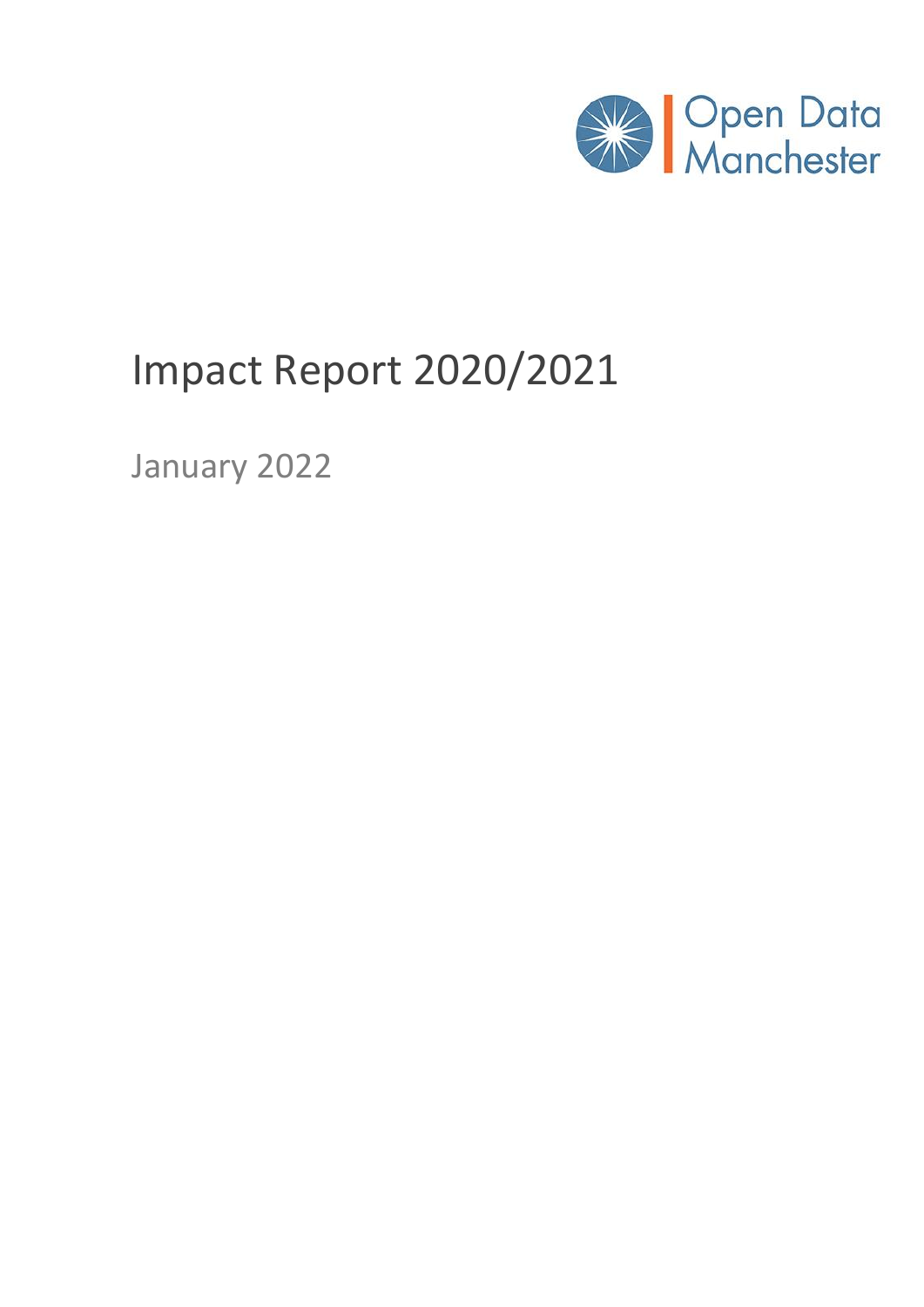#### **Overview**

Despite lockdown restrictions easing at times during the financial year (September 2020 to August 2021), we made the decision to keep our events online. In part this was for safety reasons, but it was also because we acknowledge the benefits online events have brought in broadening our audience and community.

In January 2021, we decided to bring back our monthly meetups – Open:Data:Nights – and these have proven as popular as ever. The online format of these has meant that we have been able attract both speakers and audiences not only Greater Manchester, but across the UK and internationally. Most events were recorded and published openly, along with accompanying subtitles for accessibility.

Last year, we did a lot of work helping individuals develop their data skills, and supporting our community members through connection and content. This year has seen Open Data Manchester (ODM) focus on broadening that community – including engaging with local people through the Our Streets Chorlton project, working further afield on our data cooperatives initiative, collaborating on new data standards, and supporting cities in the UK and internationally to develop ethical and responsible data strategies.



#### **Events and online engagement**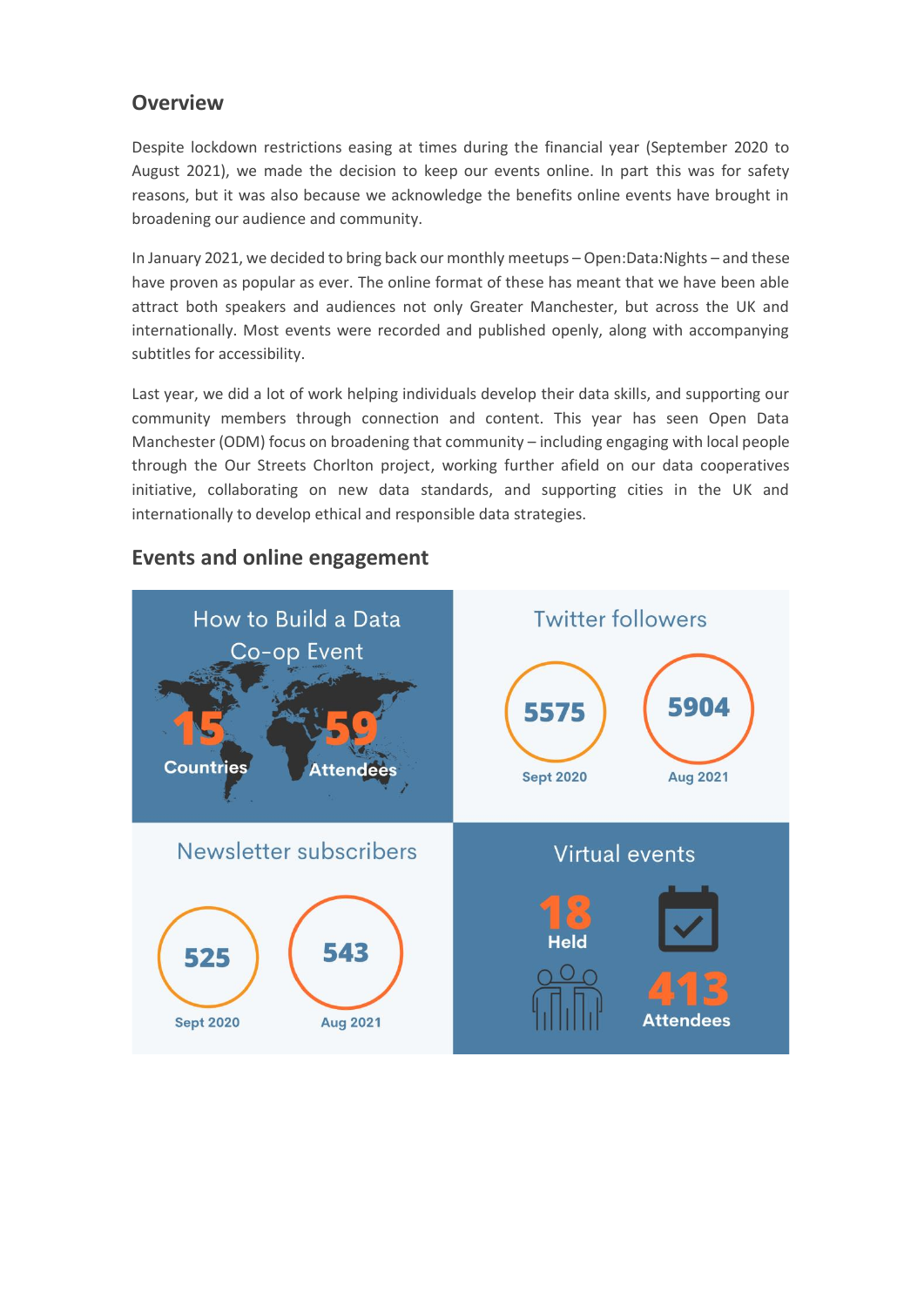#### **What they told us...**

Below is a selection of feedback received about our events.



#### **Videos available online**

| <b>Date</b> | <b>Title</b>                                              | Project/event                    |
|-------------|-----------------------------------------------------------|----------------------------------|
| Sept 2020   | <b>Building</b><br>model for small<br>data<br>a<br>energy | ODI Data Institutions event      |
|             | cooperatives                                              |                                  |
| Oct 2020    | Introducing the Declaration for Responsible and           | Declaration                      |
|             | Intelligent Data Practice                                 |                                  |
| Nov 2020    | <b>Tricks and Hacks for Google Sheets</b>                 | Pick N Mix                       |
| Dec 2020    | Text-mining in Python                                     | Pick N Mix                       |
| Dec 2020    | Data Sonification in R                                    | Pick N Mix                       |
| Dec 2020    | Machine Learning Fundamentals in R                        | Pick N Mix                       |
| Jan 2021    | Understanding Where We Live Through Data                  | Open:Data:Night                  |
| Feb 2021    | Policy, Politics & the Algorithm #1 - applications        | Policy, Politics & the Algorithm |
|             | for policy and service delivery                           |                                  |
| Mar 2021    | Policy, Politics & the Algorithm #2 - bias, design        | Policy, Politics & the Algorithm |
|             | and implementation                                        |                                  |
| Mar 2021    | How to enter a Household Waste Recycling Centre           | Open3R                           |
|             | into the Open Waste Map                                   |                                  |
| Mar 2021    | Policy, Politics & the Algorithm #3 - scrutiny and        | Policy, Politics & the Algorithm |
|             | accountability                                            |                                  |
| Apr 2021    | How to Build a Data Cooperative                           | Open:Data:Night                  |
| Jun 2021    | Getting From A to B                                       | Open:Data:Night                  |
| Jun 2021    | Why Data Ethics is a Local Issue                          | Digital Leaders Conference       |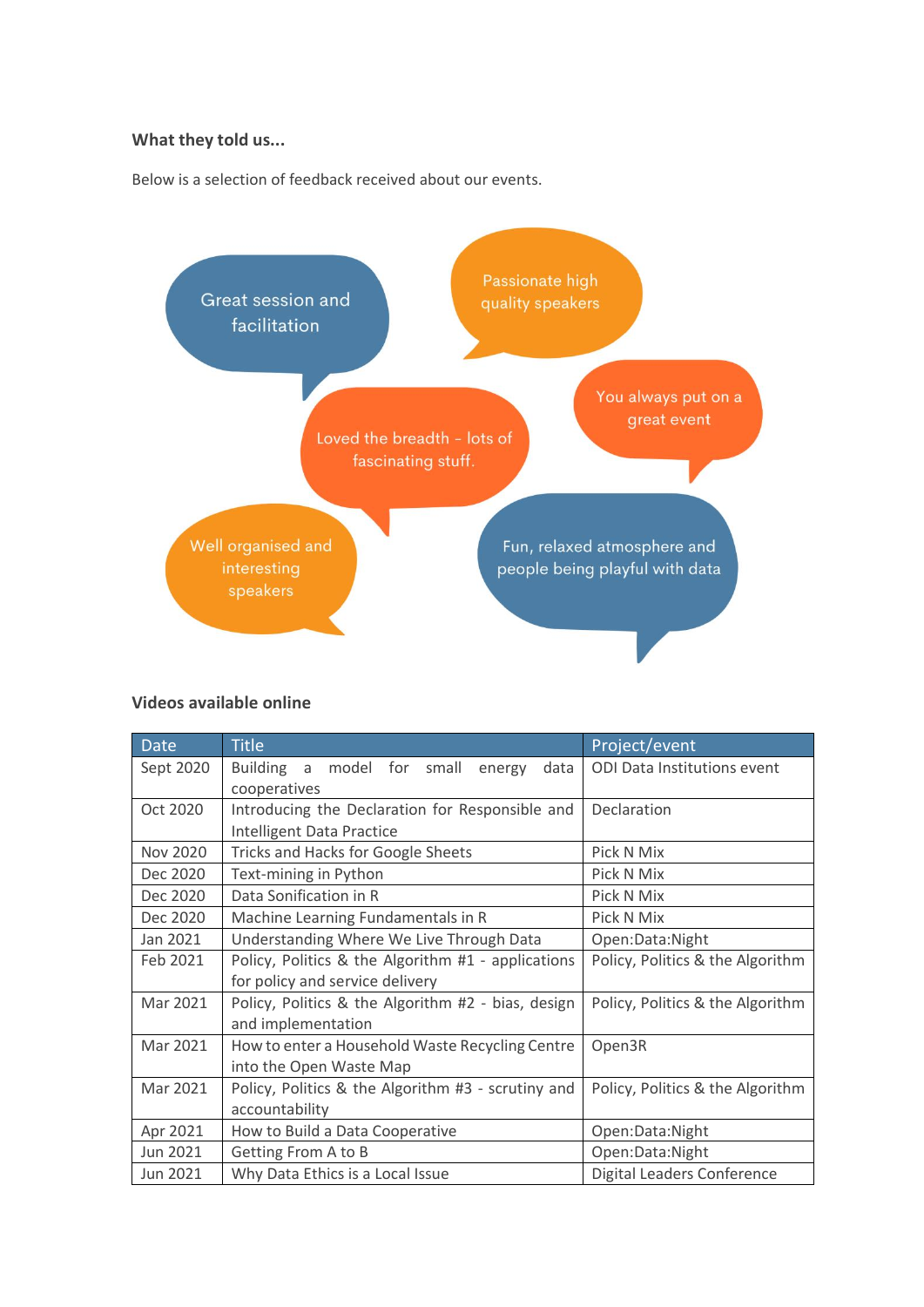| Jul 2021 | Another Country – alternative geographies of Open:Data:Night |                      |
|----------|--------------------------------------------------------------|----------------------|
|          | experience and being                                         |                      |
| Aug 2021 | Exploring the Place-Based Carbon Calculator                  | Our Streets Chorlton |

## **Data Cooperatives Working Group**

Following the successful completion of our Open Data Institute (ODI) funded project working with the Carbon Co-op, we held our most well-attended event of the year, How to Build a Data Cooperative, which also brought in our most international audience.

This has resulted in the development of the Data Cooperatives Working Group, founded alongside the Aapti Institute in Bangalore. Meetings began in June 2021 and have been held on a bi-monthly basis with participants from across the globe. We also wrote The Case for Data Cooperatives for the Aapti Institute's Data Economy Lab.

### **Data standards**

Another ODI funded project, with Your Dsposal, resulted in the release of the Open3R data standard for household waste recycling centres (HWRCs) in April 2021. This work then led to our involvement in the Plastics Packaging Portal (PPP) project, alongside Dsposal, OPRL, Ecosurety and RECOUP, where we are extending the Open3R standard to cover all geographically located recycling services, as well as developing an open standard for plastics packaging data.

Our first report on the preliminary round of stakeholder workshops has been shared widely and elicited positive feedback, including from the Head of Digital Delivery for waste and resources at the Department for Environment, Food and Rural Affairs, who said:

*"I enjoyed reading the blog and report this morning... it provoked thoughts, so thank you".*

#### **Greater Manchester Combined Authority (GMCA) Open Data Strategy**

In November and December 2020, we helped GMCA with an open data consultation and a report on the findings. We followed this us with an Open:Data:Night event in January 2021 with the community to discuss the report and findings.

The recommendations have been integrated into the local data review, which is part of the Greater Manchester local industrial strategy. This event also led to GMCA asking if they could adopt our Code of Conduct for their events and we believe this work also paved the way to GMCA being open to releasing new datasets, also supported by our work on the Our Streets Chorlton project.

### **Our Streets Chorlton Data Champions**

In November 2020, we held our first community data workshop ahead of the kick off of the Our Streets Chorlton project in January 2021. Since this very first event, we have built a cohort of engaged residents who have been involved in numerous activities within the Chorlton community. We've now trained over 40 local people as Data Champions, who have then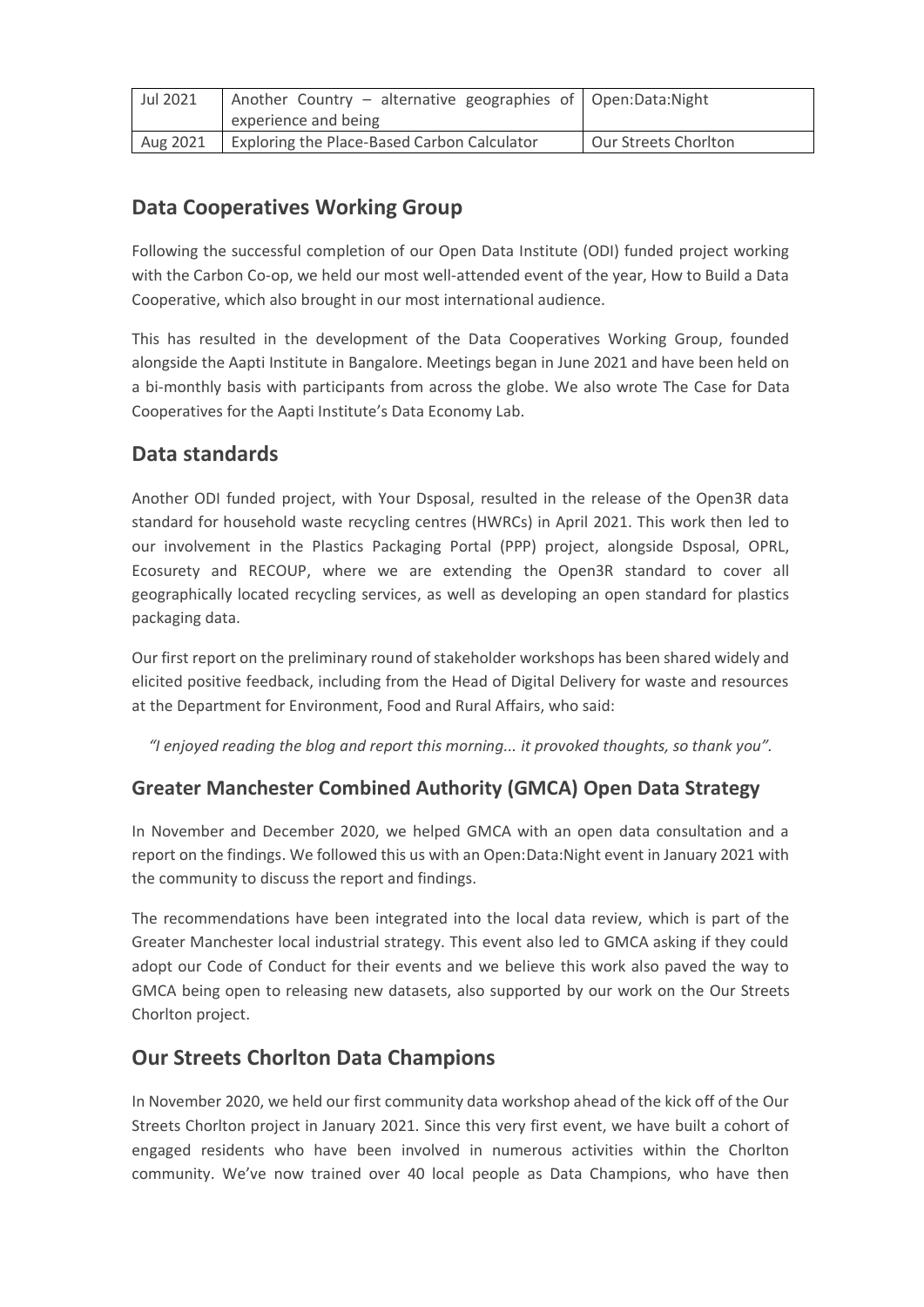supported our work on the ground with manual traffic counts and hosting Telraam traffic counting units in their houses.

Residents of Egerton Road North reached out in the Summer of 2021 to ask us to support them to carry out their own traffic count on their street, which took place in October 2021. One of our Data Champions told us:

*"I've been interested in numbers and data and graphs all my life, discovering Open Data Manchester has felt like coming home".*

Through this, we've built stronger relationships with Transport for Greater Manchester and Manchester City Council, and this has resulted in them releasing data from the Vivacity traffic count cameras they had installed in Chorlton as open data through the Manchester-i data portal.

# **Open Government Partnership (OGP)**

We've been involved in two workstreams for the UK's contribution to the OGP, a global initiative consisting of 78 countries and 76 local governments that promotes transparent, participatory, inclusive and accountable governance. One of these is on algorithmic transparency and the other on environment and climate change.

Our efforts, alongside Your Dsposal, have got waste reporting on the agenda for the environment and climate change group.

# **Supporting the City of Izmir's Open Data Strategy**

We were commissioned by the International Finance Corporation to work with Izmir to develop an open-data strategy and roadmap.

Izmir has now implemented recommendations from the strategy and is one of only two cities in Turkey releasing open data. Following its public launch, we've been heartened to see their new open data portal helping citizens, business and academia do more with the city's data.

### **Building connections**

We have continued to act as a convenor and connector both within our own community and across our wider networks, advocating for responsible and ethical data practice, and helping facilitate collaborative partnerships.

Some examples of this work include connecting:

- Foxglove Legal with GMCA to discuss improvements to the local authority consultation process
- Mapping GM and the Cooperative Wellbeing Index, who are now exploring ways of combining their data
- Liverpool Civic Data Coop and Cooperatives UK
- the Head of Data Ethics at the Cabinet Office with the GM Information Board